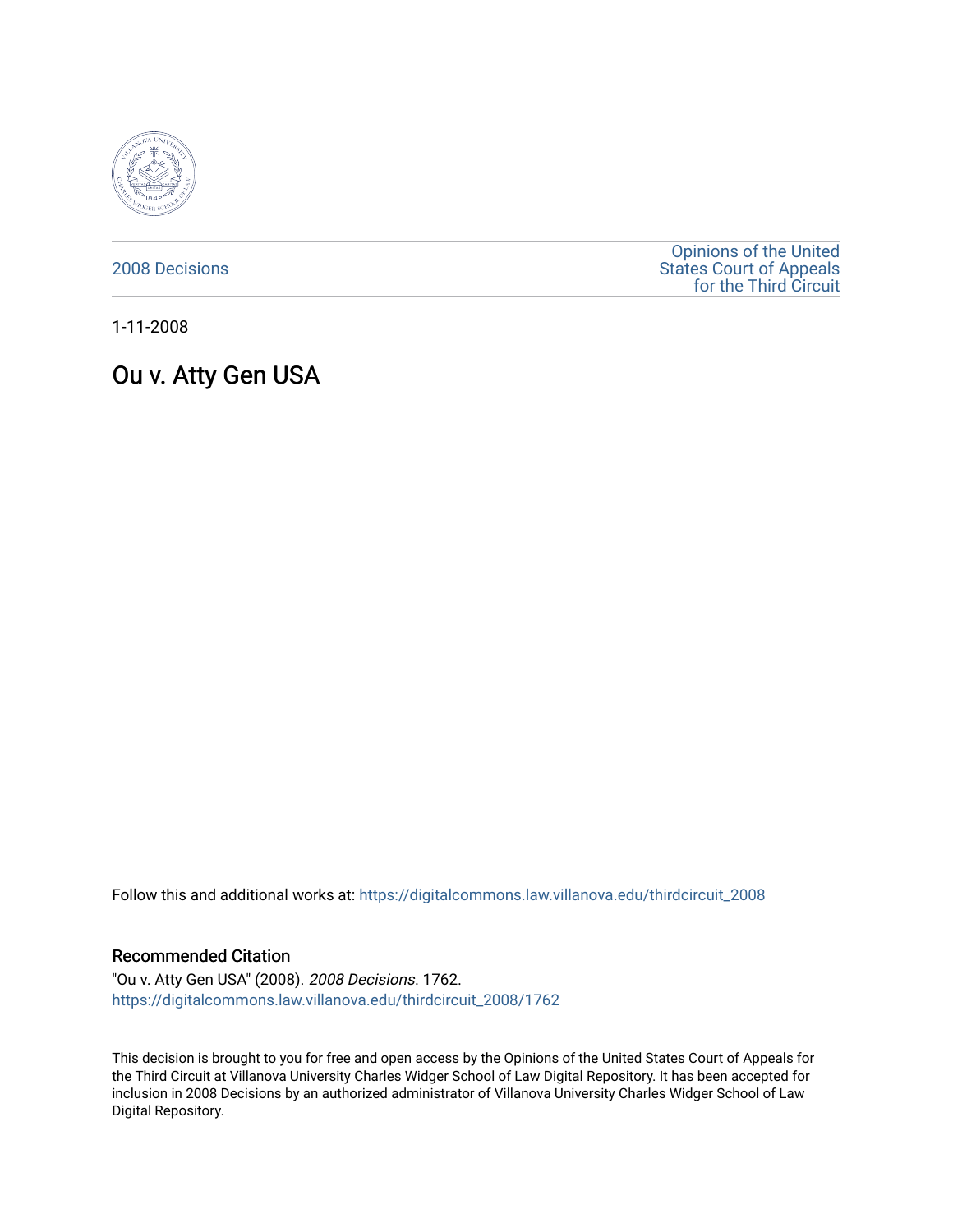## NOT PRECEDENTIAL

# UNITED STATES COURT OF APPEALS FOR THE THIRD CIRCUIT

 $\overline{a}$ 

l

No. 06-4177

## ZHI FANG OU,

Petitioner

v.

# ATTORNEY GENERAL OF THE UNITED STATES,

\_\_\_\_\_\_\_\_\_\_

Respondent

Petition for Review of an Order of the United States Department of Justice Board of Immigration Appeals BIA No. A96 395 375 Immigration Judge: Miriam K. Mills

Submitted Under Third Circuit LAR 34.1(a) December 11, 2007

\_\_\_\_\_\_\_\_\_\_

Before: RENDELL, STAPLETON, *Circuit Judges*, and IRENAS,<sup>\*</sup> Senior District Judge.

(Filed: January 11, 2008)

Honorable Joseph E. Irenas, Senior United States District Judge for the District of \* New Jersey, sitting by designation.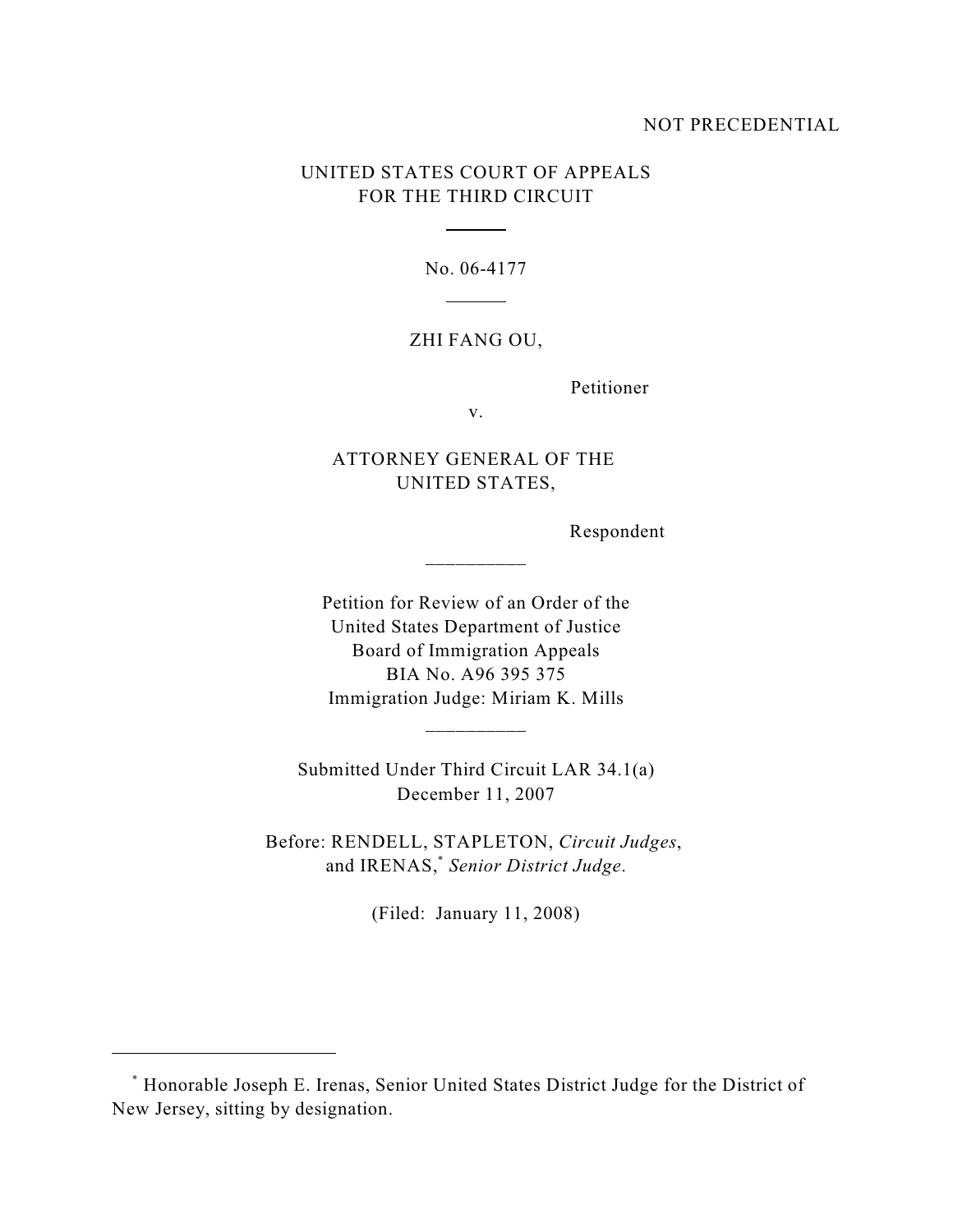# OPINION OF THE COURT \_\_\_\_\_\_\_\_\_\_

\_\_\_\_\_\_\_\_\_\_

IRENAS, *Senior United States District Judge*.

Petitioner, Zhi Fang Ou, seeks review of the decision of the Board of Immigration Appeals ("BIA") affirming, without opinion, the Immigration Judge's ("IJ") decision that Petitioner was ineligible for asylum, withholding of removal, and relief under the Convention Against Torture.<sup>1</sup> For the following reasons, the Petition will be denied.

**I.**

Petitioner is a 20-year-old female citizen of the People's Republic of China. She asserts that she left China on or about April 2, 2004, because she was detained for two weeks due to her parents' violation of China's family planning policy. Petitioner also asserts a fear of returning to China because she will not be free to have her own children under the policy. Petitioner is not currently married and does not have any children. She applied for political asylum and for withholding of removal in September of 2004.

At the removal proceedings before the IJ, Petitioner testified that family planning officials came to her family's home in December of 2003, and ordered her parents to pay

 $\frac{1}{1}$  Petitioner did not challenge the denial of her application for relief under the Convention Against Torture before this Court. Accordingly, we deem the issue waived. *Lie v. Ashcroft*, 396 F.3d 530, 532 n.1 (3d Cir. 2005).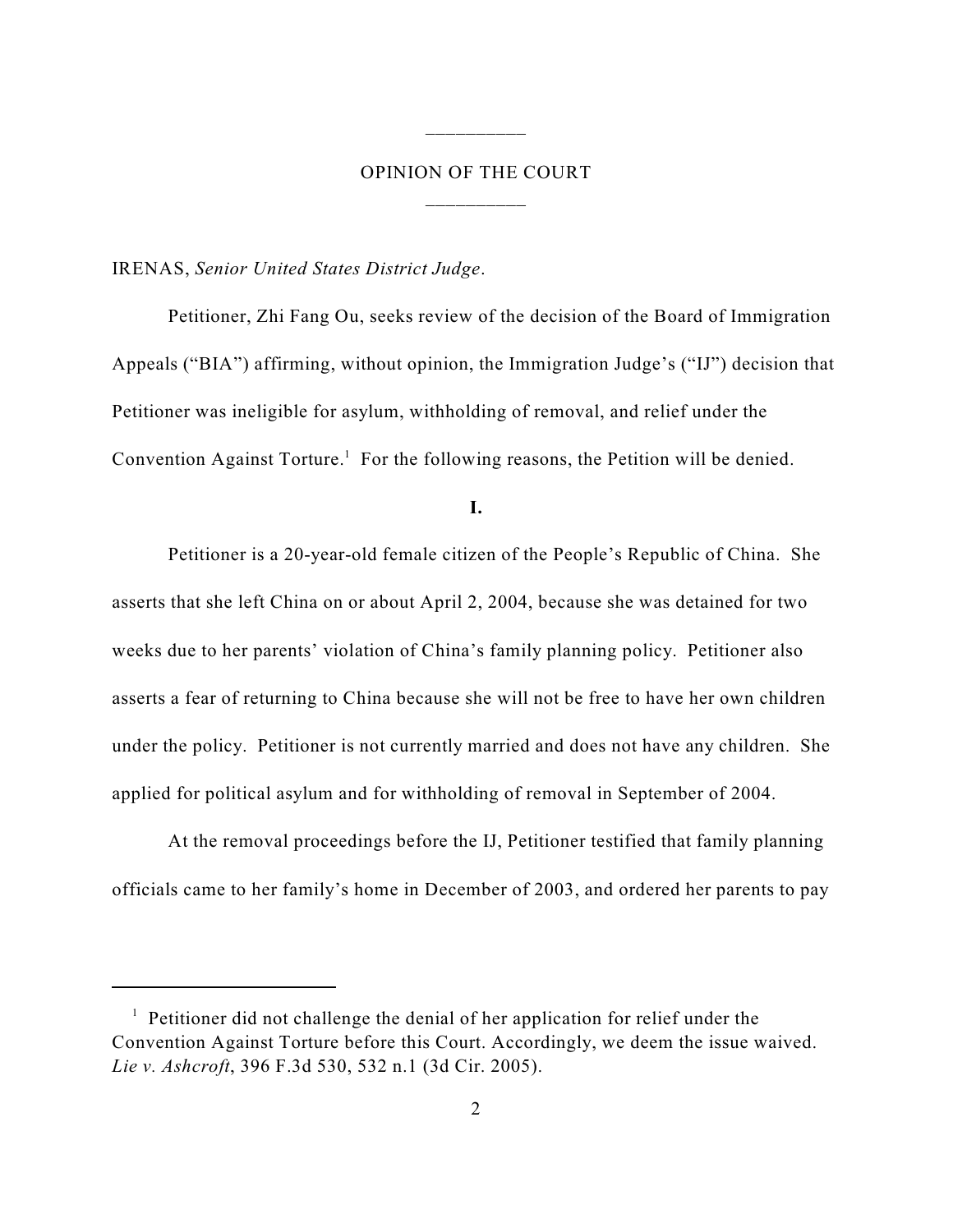a fine for violating China's birth control policy.<sup>2</sup> Petitioner stated that when her mother told officials that the family could not afford to pay the fine, the officials took Petitioner and her two younger siblings to a labor camp. She claimed that they were forced to work in a garden and that they remained in the labor camp for two weeks.<sup>3</sup> According to Petitioner, she and her siblings were released after her father borrowed money to bail them out.

Petitioner testified that her parents never paid the original fine and that, as a result, officials bothered her family periodically. She claimed that officials sometimes damaged the family's furniture and that occasionally her parents paid the officials a limited amount of money. Petitioner stated that her family had no further contact with family planning officials beyond December 2003. Nonetheless, Petitioner stated that her parents, fearing that their children would be detained again, sent her two younger siblings to live with their aunt. She testified that her parents moved to another location as well. When asked on cross-examination what fears Petitioner would have if she returned to China, she testified that in the future she would get married and China's birth control policy would not provide her with the freedom to have children.

 $\lambda$  At the time that the officials sought to enforce the violation, Petitioner was 16-yearsold, her sister was 15-years-old, and her brother was 14-years-old.

 $3\,$  At the conclusion of Petitioner's removal proceedings, counsel for both sides stipulated to the IJ taking administrative notice that there was no mention in the State Department's 2004 Asylum Profile and Country Condition Reports that China enforced its population control laws by detaining the children of alleged violators.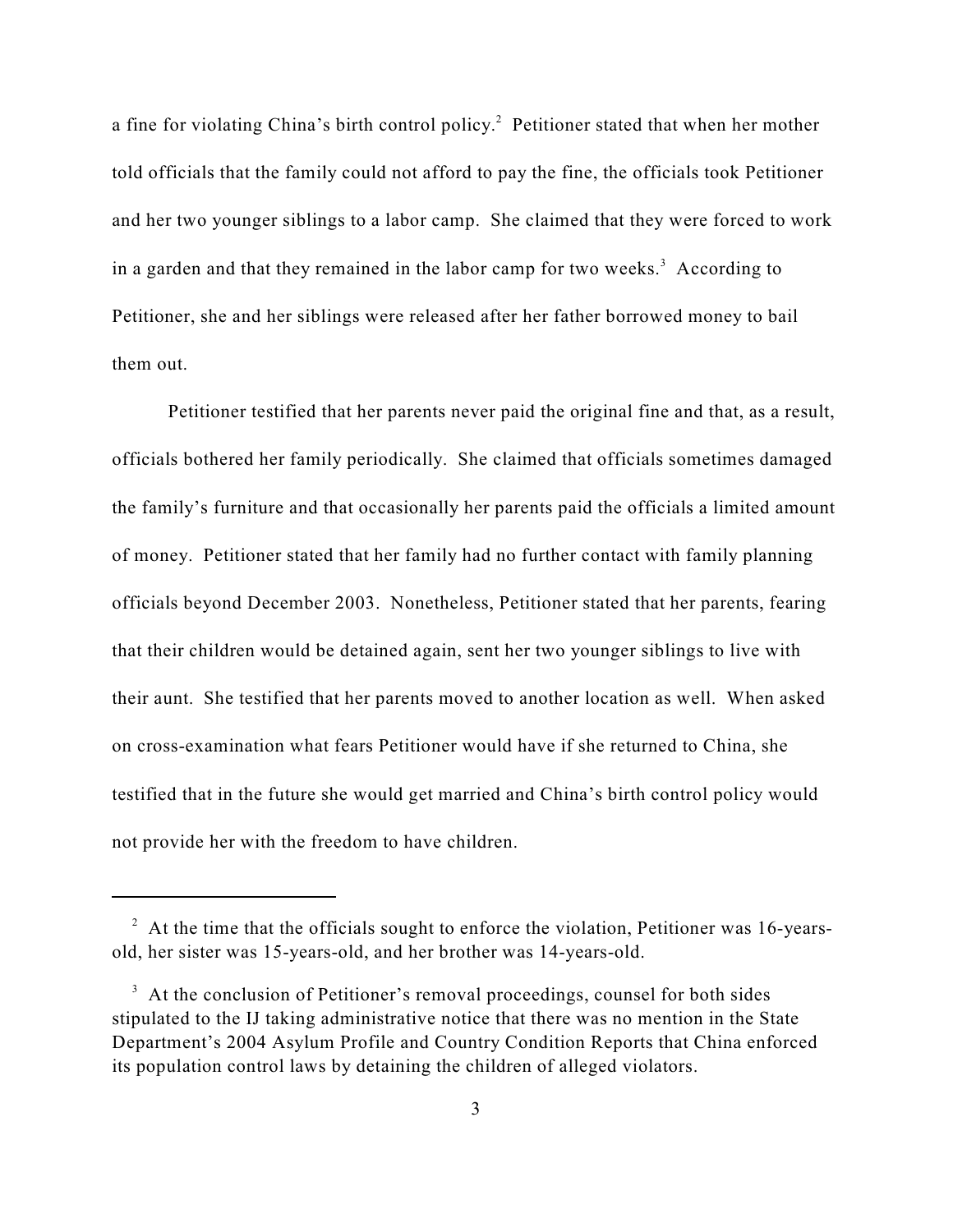When Petitioner arrived in the United States on or about April 2, 2004, she was interviewed by immigration officials.<sup>4</sup> During the interview Petitioner was asked about the purpose of her trip to the U.S. She responded that she came to make money for her parents. Immigration officials also asked her about any fears she had about returning to China. She stated that she did not want to return to China and that her mother told her to travel to the U.S. At the removal proceedings one year later, Petitioner testified that she did not mention any of her family's problems with Chinese officials or her detention in a labor camp during the interview because "the snakehead"<sup>5</sup> told her not to discuss family planning issues once she arrived in the U.S.

Petitioner also testified that while she was awaiting her hearing before the IJ she worked for her uncle at his restaurant. She stated that her uncle was a U.S. citizen. At the removal proceedings, Petitioner did not provide any corroborating evidence, in the form of an affidavit, direct testimony or otherwise, from her uncle about his knowledge of her family's circumstances. In addition, Petitioner did not provide corroborating evidence from her mother regarding their family's problems with Chinese family planning officials.

<sup>&</sup>lt;sup>4</sup> Petitioner testified that she previously attempted to come to the U.S. in February 2004, but was stopped in an unspecified part of Korea before being returned to China. Upon her return to China, Petitioner's relatives allegedly picked her up at the airport without interference by Chinese government officials.

 $\frac{1}{2}$  In immigration law jargon, a "snakehead" is a human smuggler who assists illegal immigrants across the U.S. border.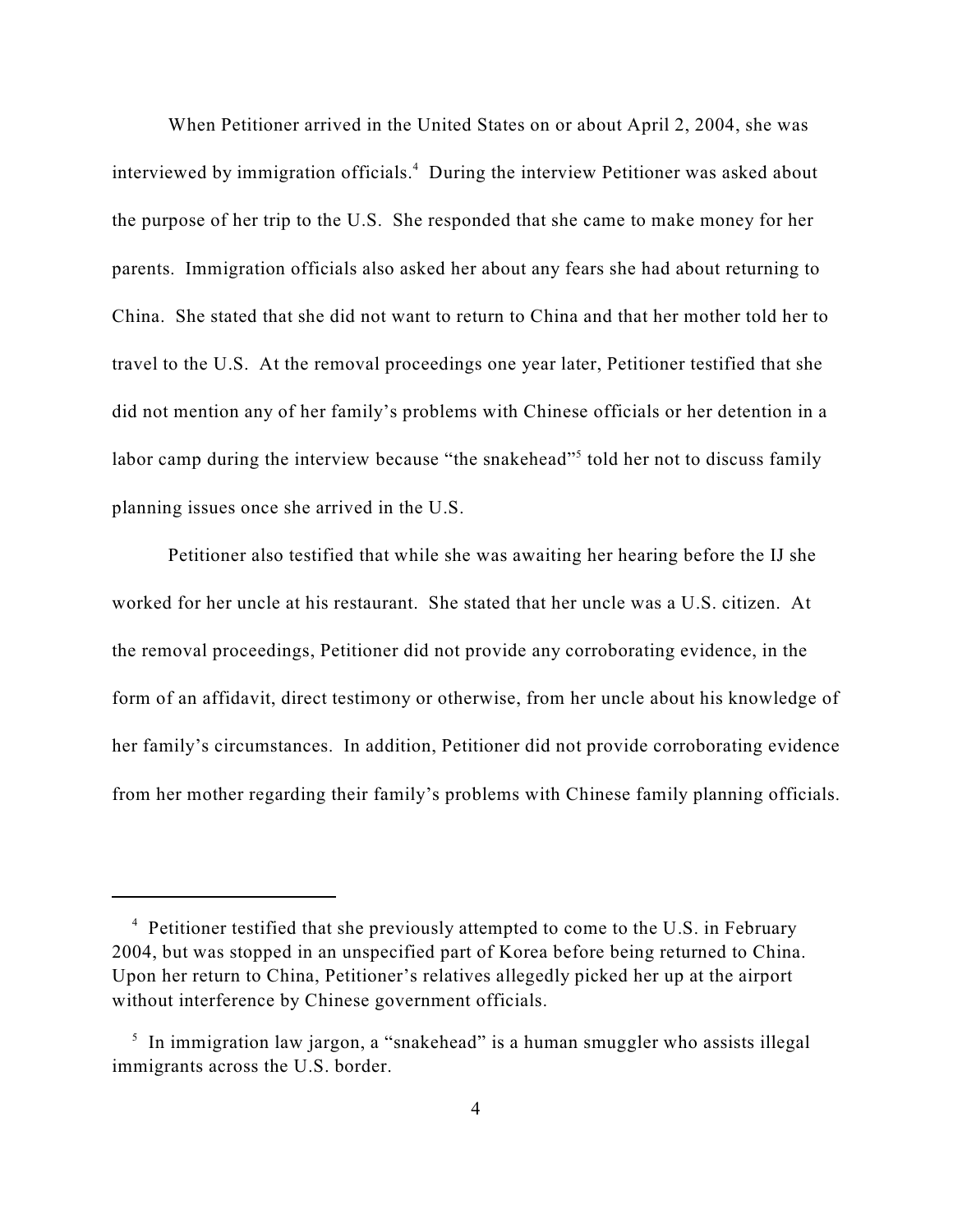The IJ issued an oral decision and order on April 19, 2005, denying Petitioner's request for asylum, withholding of removal, and relief under the Convention Against Torture, and ordering Petitioner's removal to China. The BIA affirmed the IJ's decision, without opinion, on August 23, 2006. This Petition followed.

#### **II.**

This Court has jurisdiction to review the BIA's final removal order pursuant to 8 U.S.C.  $\S$  1252(a). Where the BIA affirms the IJ's decision without opinion as the final agency determination, "we review the IJ's opinion and scrutinize its reasoning." *Dia v. Ashcroft*, 353 F.3d 228, 245 (3d Cir. 2003) (en banc). Factual determinations about past persecution or fear of future persecution, as well as credibility determinations, are reviewed under the substantial evidence standard. *Chen v. Gonzales*, 434 F.3d 212, 216 (3d Cir. 2005). Thus, factual findings must be upheld "'unless any reasonable adjudicator would be compelled to conclude to the contrary.'" *Id.* (quoting 8 U.S.C. § 1252(b)(4)(B)). Adverse credibility determinations must be based on "inconsistencies

and improbabilities that go to the heart of the asylum claim." *Id.* (internal quotation marks omitted).<sup>6</sup>

The REAL ID Act of 2005 changed the standard for credibility determinations. *See* 8 6 U.S.C.  $\S$  1158(b)(1)(B)(iii). However, the change was prospective, taking effect on May 11, 2005. *See* 8 U.S.C.A. § 1158 note (West 2005) (Effective and Applicability Provisions, 2005 Acts). Therefore, the change does not apply to Petitioner's case because her asylum application was initially filed on September 13, 2004, and amended on March 7, 2005.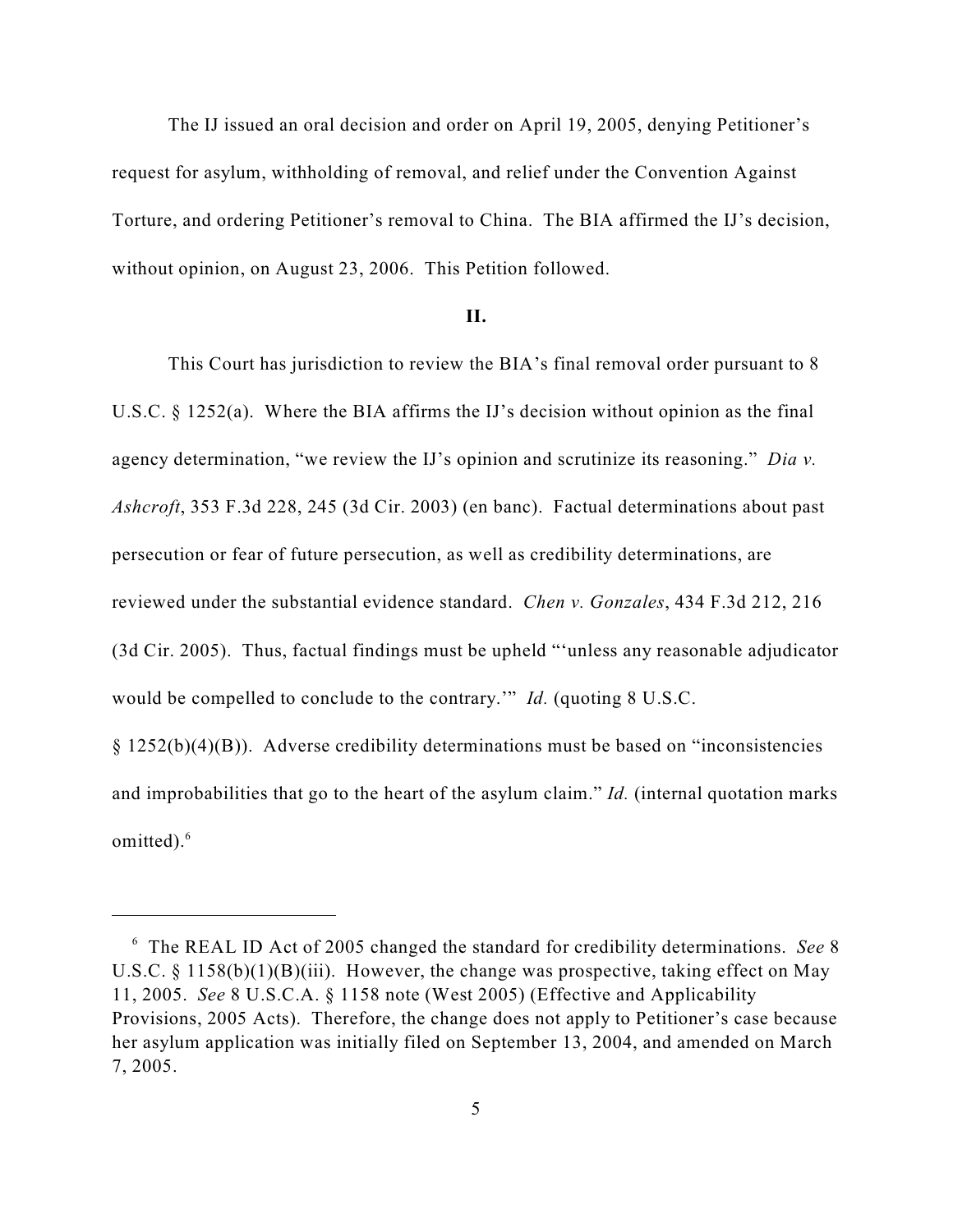In denying Petitioner's requests for asylum<sup>7</sup> and withholding of removal, ${}^8$  the IJ found her testimony incredible. Specifically, the IJ noted the lack of consistency between Petitioner's statements to immigration officials when she arrived in the U.S. and the statements provided in her applications for asylum and withholding of removal. The IJ found that Petitioner's explanation for the inconsistencies did not make sense because her statement to immigration officials that she came to the U.S. to make money for her parents was more likely to lead to her removal than if she had said she feared persecution because of China's family planning policy. The IJ went on to state that because of these "significant inconsistencies," the court would "necessarily require corroboration" of Petitioner's testimony.

However, the IJ found that no corroboration was provided. First, the IJ noted the lack of affidavits or testimony from Petitioner's uncle and mother in support of her

 $\alpha$  To qualify for asylum, an applicant must demonstrate that she meets the statutory definition of "refugee" under the Immigration and Nationality Act ("INA"). *See* 8 U.S.C. § 1158(b)(1)(A). The INA states generally that a refugee is "any person who is outside any country of such person's nationality . . . and who is unable or unwilling to return to, and is unable or unwilling to avail himself or herself of the protection of, that country because of persecution or a well-founded fear of persecution on account of race, religion, nationality, membership in a particular social group, or political opinion . . . ." 8 U.S.C.  $§ 1101(a)(42).$ 

<sup>&</sup>lt;sup>8</sup> Withholding of removal does not rely on the perspective of the applicant's wellfounded fear, but is instead appropriate only if the applicant demonstrates that there is a "clear probability" that the applicant's life or freedom would be threatened upon her removal to a particular country. *See INS v. Stevic*, 467 U.S. 407 (1984); *see also* 8 U.S.C.  $§ 1231(b)(3)(A).$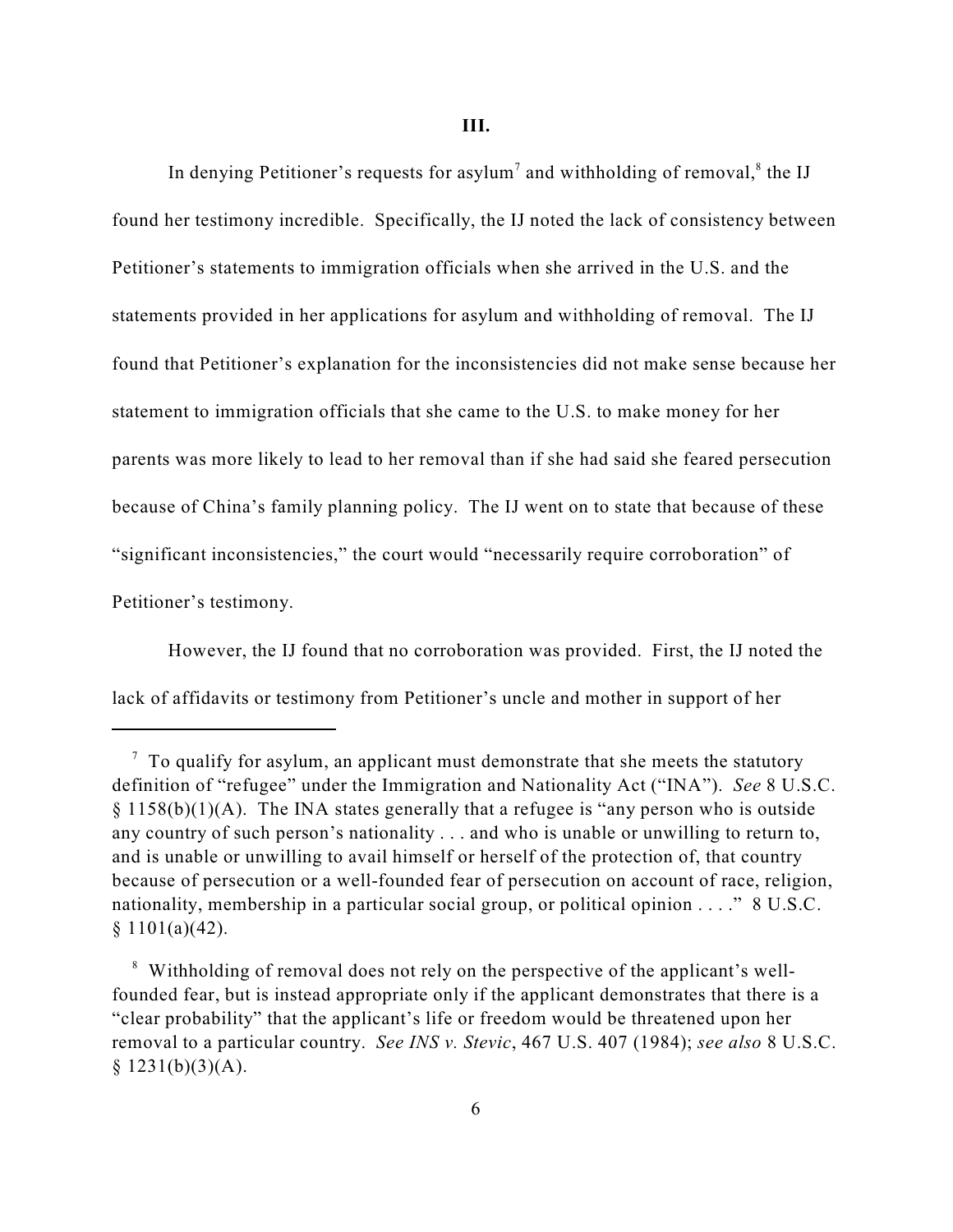claims. The IJ held that Petitioner provided no reasonable explanation for such omissions. Second, the IJ found that there was no objective corroboration that China enforced its population control policy by detaining the children of violators in labor camps. Again, the IJ held that there was no reasonable explanation provided for why objective evidence could not be found in articles or reports discussing the enforcement of China's population control policy.

This case presents familiar issues of credibility and corroboration. As this Court has observed before, "corroboration and credibility, although intuitively related, are distinct concepts that should be analyzed independently." *Obale v. Attorney General*, 453 F.3d 151, 163 (3d Cir. 2006) (internal quotation marks omitted). A separate analysis is necessary because "even a credible asylum applicant may be required to supply corroborating evidence in order to meet [her] burden of proof." *Chen*, 434 F.3d at 221 (alteration in original) (internal quotation marks omitted); *cf. id.* at 221-22 ("If we assume that the IJ did not make a valid [adverse] credibility determination, it does not affect the result in this case. . . . [B]oth the Country Report's conclusion that forced abortion is not governmental policy in China, coupled with the almost total lack of corroboration of [Petitioner's] story, constitutes substantial evidence sufficient to deny the petition for review." (footnote omitted)).<sup>9</sup>

<sup>&</sup>lt;sup>9</sup> Although not applicable to this case, relatively recent changes to the immigration laws emphasize the importance of corroboration. With respect to sustaining an applicant's burden of proof in asylum cases, the INA instructs that "[t]he testimony of the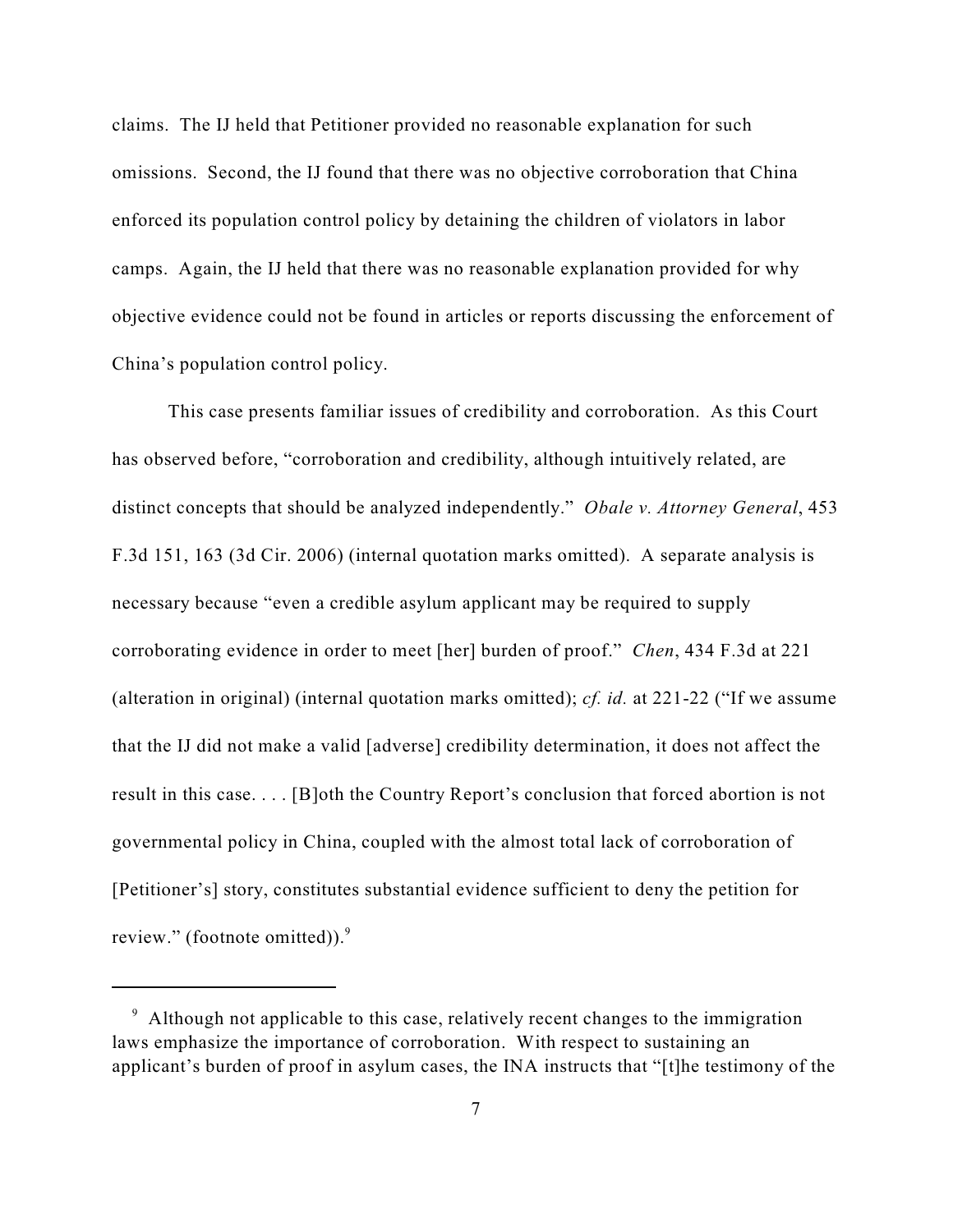Bearing in mind this need for separate analyses, we turn to the present Petition.

We find that the IJ's determinations with respect to both corroboration and credibility are supported by substantial evidence, and this Court is not compelled to conclude to the contrary. Focusing first on corroboration, a three step analysis is required: (1) an identification of facts for which it is reasonable to expect corroboration; (2) the presence or absence of such corroboration in the record; and (3) the adequacy of applicant's explanation for its absence. *Obale*, 453 F.3d at 163; *Chen*, 434 F.3d at 220 (citing *Abdulai v. Ashcroft*, 239 F.3d 542, 554 (3d Cir. 2001)).

As to the first step of the analysis, the IJ's opinion explained the need for corroboration of Petitioner's testimony regarding her detention in a labor camp for two weeks as a result of her parents' violation of China's population control policy. From the record it appears clear that Petitioner could have readily obtained corroboration from her mother, who had firsthand knowledge of Petitioner's alleged detention. We also note that Petitioner did not mention her detainment in statements to immigration officials when she first arrived in the U.S., and the State Department's Country Condition Reports did not

applicant may be sufficient . . . without corroboration, *but only if* the applicant satisfies the trier of fact that the applicant's testimony is credible, is persuasive, and refers to specific facts . . . . "  $8 \text{ U.S.C.} \$   $1158(b)(1)(B)(ii)$  (emphasis added). Thus, pursuant to the statute, corroboration will normally be required, and its absence can only be remedied by specific credible testimony. Further, the judicial review provisions of the INA provide that "[n]o court shall reverse a determination made by a trier of fact with respect to the availability of corroborating evidence, as described in section  $1158(b)(1)(B)$ ... unless the court finds . . . that a reasonable trier of fact is compelled to conclude that such corroborating evidence is unavailable." 8 U.S.C. § 1252(b)(4).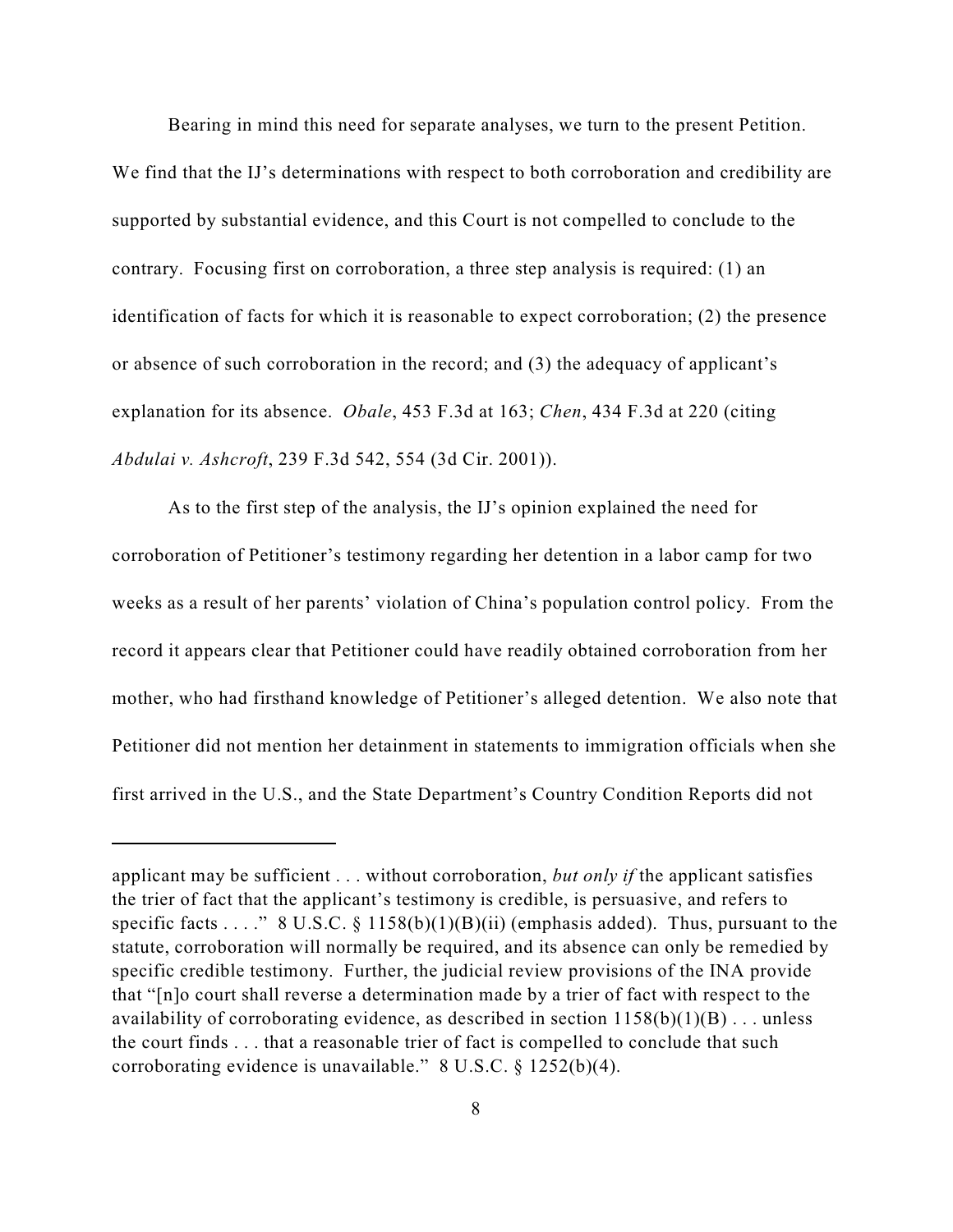indicate that such an action was ordinarily taken to enforce the policy. *Cf. Zubeda v. Ashcroft*, 333 F.3d 463, 477-78 (3d Cir. 2003) (citation omitted). Therefore, we find that it was reasonable for the IJ to expect corroboration of Petitioner's claim.

Moving to the second step of the analysis, we agree with the IJ's conclusion that the record demonstrates an almost complete lack of such corroboration. Petitioner testified that her uncle was a U.S. citizen and that she was working at his restaurant in New York. She also stated that her uncle had personal knowledge of her family's violations of China's population control policy. Yet Petitioner's uncle did not testify on her behalf during the removal proceedings, and Petitioner did not provide an affidavit from her uncle in support of her claim. Furthermore, Petitioner failed to provide any corroboration from her mother, the one individual who certainly had firsthand knowledge of Petitioner's claim, in the form of an affidavit or other supporting documentation. Finally, no articles or reports were provided in the record to indicate that China enforced its family planning policy by detaining the children of violators.

This brings us to the final step of the analysis–the adequacy of Petitioner's explanation for the absence of corroboration. When the IJ asked Petitioner why she did not provide an affidavit or direct testimony from her uncle, she responded simply, "Don't know." No further explanation was provided. With regard to corroboration from her mother, Petitioner claimed that she received a letter from her mother detailing the family's experience in December 2003. However, both Petitioner's counsel and the

9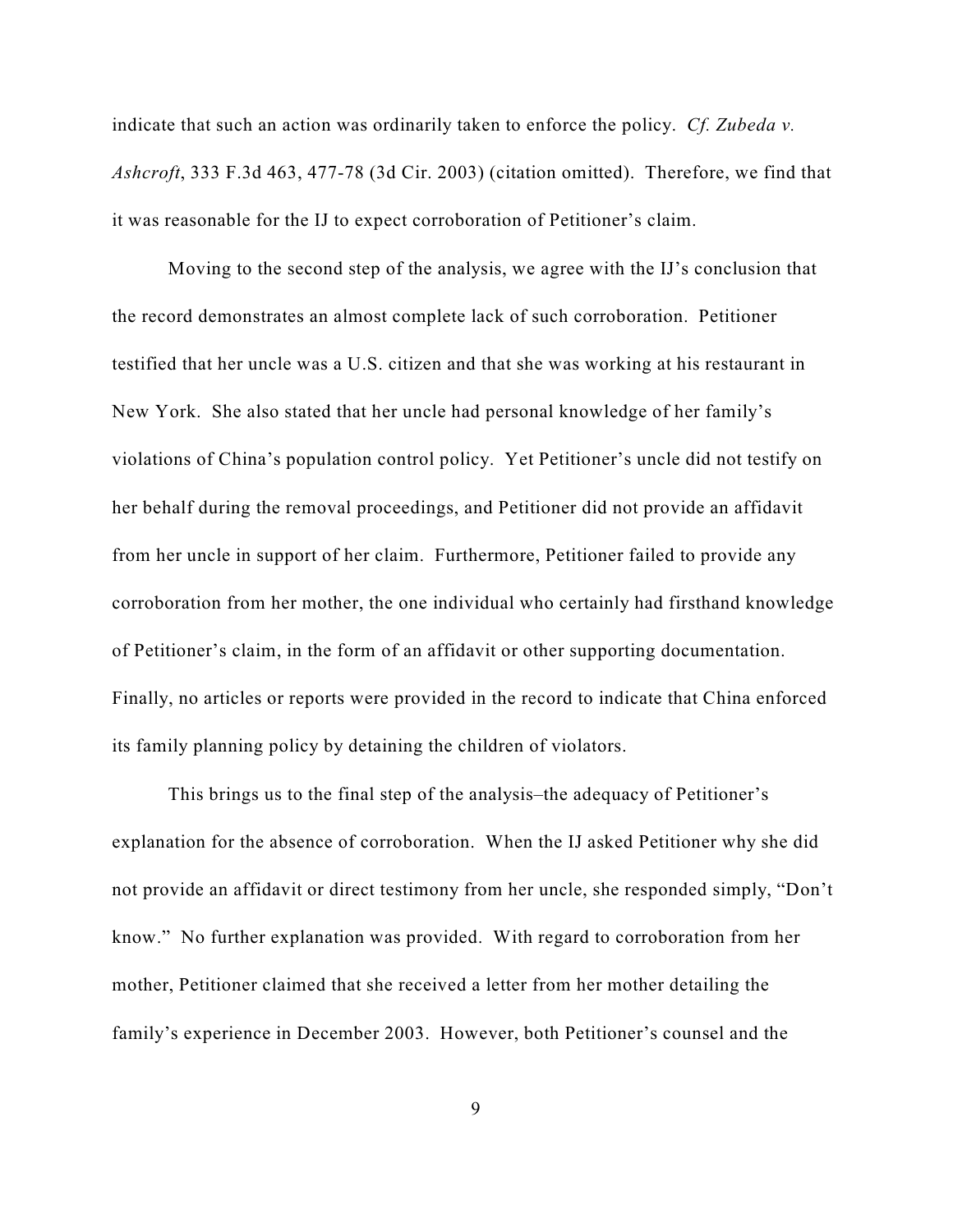Government's counsel indicated that there was no letter in the record. Petitioner was unable to produce the letter herself at the removal proceedings. Lastly, on the issue of articles or reports detailing China's enforcement of its population control policy, Petitioner's counsel implicitly conceded that none existed when she stated that she "had not seen that [type of enforcement] before." Petitioner's counsel also stipulated to the IJ taking administrative notice that the State Department's reports did not mention children being detained for their parents' violations of the policy. Accordingly, because Petitioner's explanations for the absence of corroborative evidence were clearly inadequate, we conclude that substantial evidence supports the IJ's decision that Petitioner's testimony was not sufficiently corroborated.

Likewise, substantial evidence supports the IJ's adverse credibility finding. As stated previously, adverse credibility determinations must be based on "inconsistencies and improbabilities that go to the heart of the asylum claim*.*" *Chen*, 434 F.3d at 216 (citations omitted). The two primary inconsistencies found by the IJ certainly go to the heart of Petitioner's request for asylum, i.e., her claims of past persecution and a fear of future persecution. *See* 8 U.S.C. § 1101(a)(42) (defining a "refugee" entitled to asylum as "any person who is outside [their native country] . . . and who is unable or unwilling to return to . . . that country because of persecution or a well-founded fear of persecution").

First, Petitioner's statements about her reasons for leaving China to come to the U.S. were inconsistent. When immigration officials first interviewed her in April 2004,